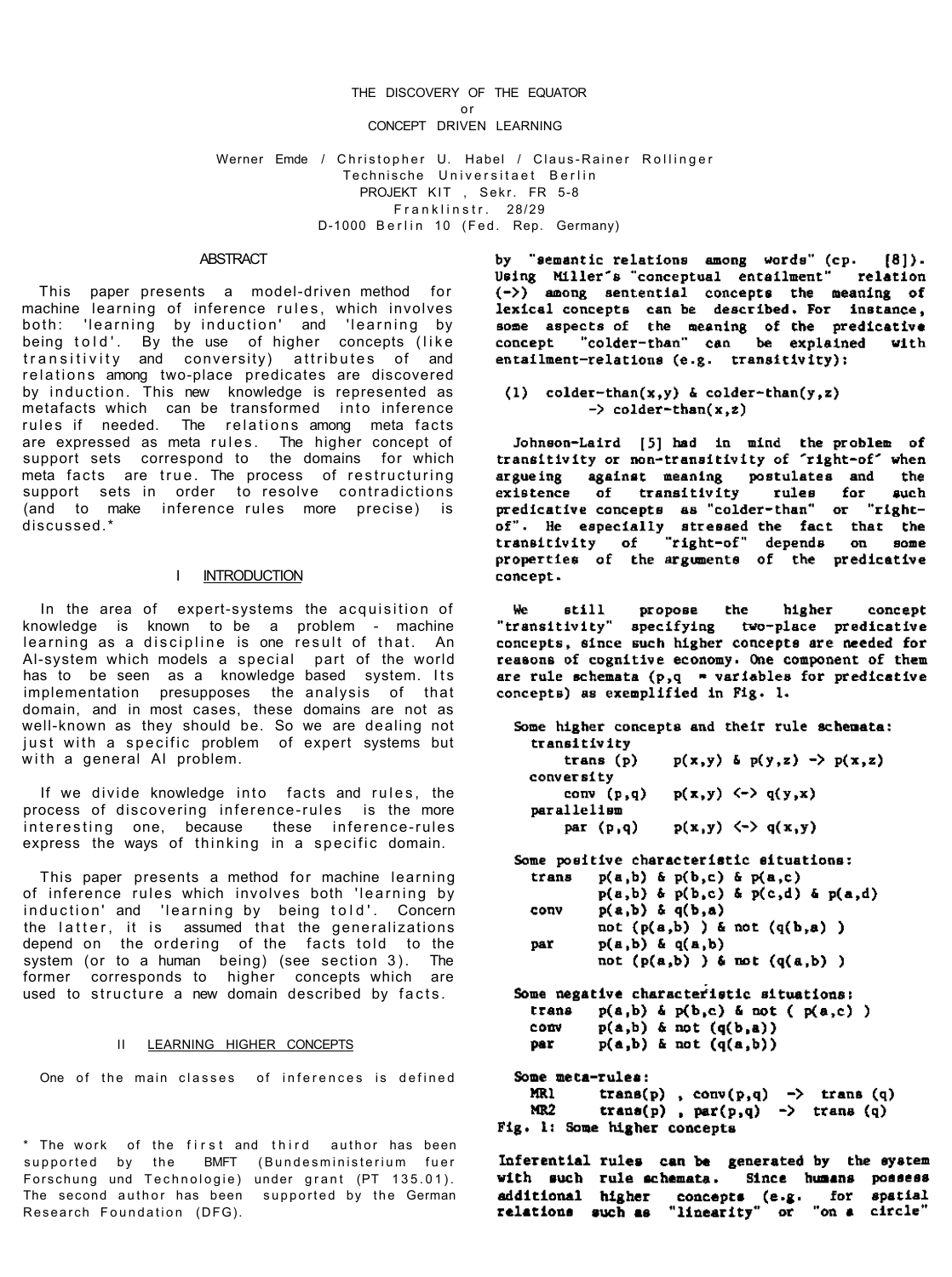etc.) we introduce an additional theoretical concept: Support-Sets. Using this term we are able to say: "colder-than is transitive on GEOGRAPHICAL-OBJECTS  $(GO's)$ ". In a more formal way this can be described by

 $(2)$  support set (transitivity (colder-than), GO's)

with the interpretation "the rule schema of trans is to be applied only on GO."

In this paper we concentrate on support sets; they are the basis for discovering concepts like the equator.

Presupposing the existence of such concepts in the human mind we define the notion "characteristic situation for higher concepts" (CS). We distinguish positive CS's (+CS) (considering positive evidence) and negative CS's (-CS) (considering negative evidence - counterexamples [9]) .

These CS's correspond to the rule schemata and have to be regarded as empirical evidence for the existence (or nonexistence) of the transitivity of p. In case we find positive evidence of this sort, i.e. of instantiations of +CS's of a higher relational concept, we may hypothesize this higher concept for the corresponding predicative concept, e.g. the transitivity of "colder-than". Knowledge of this kind, i.e. of the type 'h-c(p-i)', which is built up from predicate constants (p-i) and constants for higher concepts (h-c), constitutes metafacts. (Similar concepts are used in OMEGA [4].) Acquisition of inferences through the use of higher concepts can be integrated in the system in the following way \* :

- searching in the knowledge base for CS's
- analyzing the support set depending on the empirical data
- hypothesizing rule schemata
- working with the new rule schemata.

### III A LEARNING PROTOCOL

In this example facts are given to the system (relations among geographical objects (cp. Fig. 2) of North and South America) in order to demonstrate its capability of discovering relevant attributes of the relations.

| A Alaska    |                                    | Arg Argentina B-C Brit. Columb. |
|-------------|------------------------------------|---------------------------------|
| Bol Bolivia | C California CH Cape Horn          |                                 |
|             | E Ecuador H Honduras M Mexico      |                                 |
|             | 0 Oregon Pan Panama Par Paraguay   |                                 |
|             | Fig. 2: The Geographical Constants |                                 |

Figure 3 lists facts involving geographical relations given to the system in a first step. Its task is to learn the concepts 'north-of and 'south-of. The positive instances for

\* The basic mechanisms and the architecture of a system based on the ideas sketched above are described in more detail in  $[3]$ .

characteristic situations are identified by numbers behind the facts.

nor th-of

|          | $nor (A, B-C)$         | cl – | nor $(B-C, O)$                           | c1, c5 |
|----------|------------------------|------|------------------------------------------|--------|
|          | nor $(0, 0)$           | cl – | nor $(A, C)$                             | cl —   |
|          | nor ( C, M)            | c6 — | nor (M.Pan)                              | c2.c3  |
|          | nor $(Pan, E)$ $c2.c4$ |      | nor $(M, E)$                             | c2.    |
|          | nor $(Pan, Bol)$ $c3$  |      | nor (Bol, Arg)                           | c3.    |
|          | nor (M.Arg) c3         |      | nor (Par.Arg)                            |        |
| south-of |                        |      |                                          |        |
|          | Bou (C H, Arg)         |      | <b>BOU (A, E)</b>                        |        |
|          | sou $(E, Pen)$ $c4$    |      | sou (Pan, H)                             |        |
|          | sou (H.M)              |      | во <b>и (М.</b> С)                       | cб     |
|          | sou ( 0, B-C) c5       |      | sou (Par.Bol)                            |        |
|          | sou (M, A)             |      |                                          |        |
|          |                        |      | Fig. 3: The Instructional Data - Step 1: |        |
|          | Geographical Relations |      |                                          |        |

Having computed these facts the system<br>generalized that 'north-of' and 'south-of' ha s ar e transitive and converse (cp. Fig. 4), using the positive instances for characteristic situations and metarules.

| supporting                               | metarule | generalized     |      |
|------------------------------------------|----------|-----------------|------|
| data                                     | used     | metafact        |      |
| c1, c2, c3                               |          | trans (nor)     | mf 1 |
| c4. c5. c6                               |          | conv (nor, sou) | mf 2 |
|                                          | $MR-1$   | trans (sou)     | mf3  |
| Fig. 4: The meta-knowledge after Step 1. |          |                 |      |

In the next step data on meteorological relations are provided: The system has to learn the concepts 'col' and 'war'. Again, positive instances are identified by numbers:

| colder-than       |      |                     |  |
|-------------------|------|---------------------|--|
| col( A, 0)        | - 11 | $col(M, H)$ f2      |  |
| $col(C, M)$ f3    |      | $col (C, Pan)$ $f4$ |  |
| warmer-than       |      |                     |  |
| var(Pan, M)       | f5.  | war $( H, C)$ f6    |  |
| war $(M, A)$ f7   |      | war $(C, B-C)$ f8   |  |
| war $(B-C, A)$ f9 |      |                     |  |
|                   |      |                     |  |

Fig. 5: The Instructional Data - Step 2: Meteorological Relations

| supporting data via |              |       |                         | generalized                              |      |  |
|---------------------|--------------|-------|-------------------------|------------------------------------------|------|--|
| <b>DIRECT</b>       | <b>TRANS</b> | CONV  | CONV& *<br><b>TRANS</b> | metafact                                 |      |  |
| £3                  | f1.f4        | f2.f3 |                         | par (nor, col)                           | mf 4 |  |
| f7                  | f5.f6 f5.f9  |       | f8                      | par (sou, war)                           | mf 5 |  |
| f5.f9               | f7.f8        |       | f6                      | conv(nor, war)                           | mf 6 |  |
| f2, f3              |              | £3    | f4                      | conv(sou, col)                           | mf7  |  |
|                     | by metarule: |       | MR-1                    | trans (col)                              | mf8  |  |
|                     |              |       | $MR-2$                  | trans (war)                              | mf9  |  |
|                     |              |       |                         | 91. – A. Mka wana-baasindan afoan anaa 9 |      |  |

Fig. 6: The meta-knowledge after step 2.

\* DIRECT refers to data which the system knows by direct instruction. The other subtypes of supporting data correspond to Inferred knowledge: TRANS to 'trans (nor)',  $COMV$  to 'conv (nor, sou)', and CONV&TRANS to conversity and 'trans(sou)' .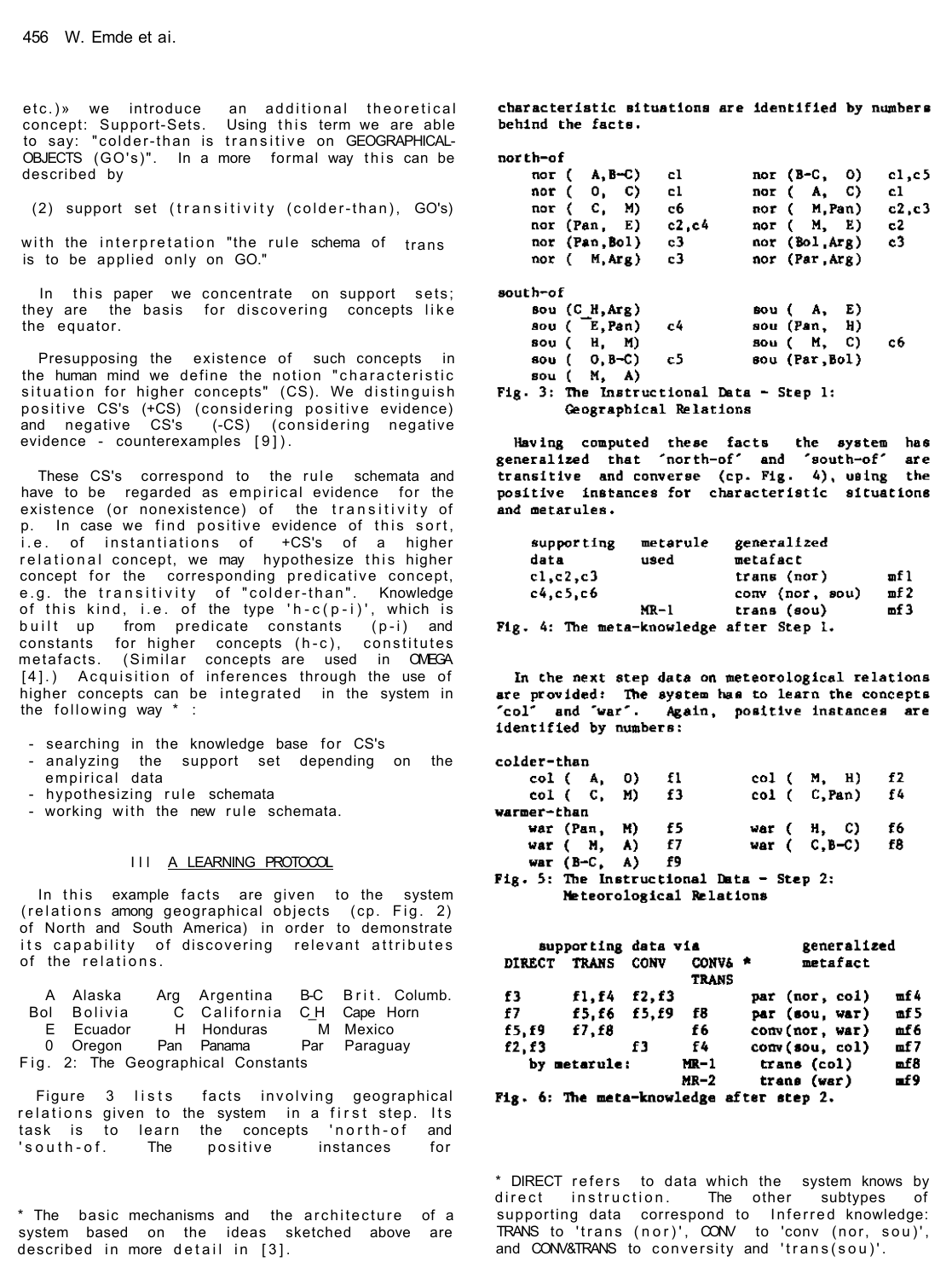The additional metafacts generalized on the basis of the previous knowledge and the facts of step 2 are listed together with the sources in the next  $table$  (Fig.  $6)$ . The parallelism of 'nor' and 'war' and of 'sou' and 'col' as well as the conversity between 'nor' and 'war' and between 'sou' and 'col' are induced by the new facts.The transitivity hypotheses of 'col' and 'war' is inferred by  $metarules$  (cp. Fig.  $6$ ).

By the use of the inference rules produced out of the rule schemata with the help of the metafacts, additional data can be inferred.

### IV ANALYSES AND RESTRUCTURING OF SUPPORT SETS

At this stage, all the knowledge is consistent, because we offered only-a special subset: instances of meteorological relations from the northern hemisphere. Up to now this distinction is unknown to the system, so for the countries from the southern hemisphere it still infers that the climate is warmer in the south. Now the system is given a first set of counterexamples  $(3.a)$ :

col (C\_\_H,Arg) war (Bol,Arg) and a second set of counterexamples (3.b): war (Par,C\_H) col (Arg,Par) col (Par,Bol)<br>. 7: The Instructional Data - Step 3: Fig. 7: The Instructional Data -Counterexamples

These new instructions violate the parallelism between 'nor' and 'col' or 'sou' and 'war', respectively, i.e. they are inconsistent with mf4 to mf7, but consistent with mf8 and mf9. Thus the support sets of these metafacts (up to now the whole set GO) have to be changed. In the beginning the counterexamples are treated simply as exceptions and thus the support set strategy Sssl (cp. Fig. 8) is used  $*$ .

- Sssl: If there are exceptions ( not empty Ex-Set) then reduce the support set: Sup-Set(mf.i,new) - Sup-Set(mf.i,old) \
- Ex-Set(mf.i,new) Sss2: If the Ex-Set is large (or relevant) then try to find regularities in Ex-Set. If possible, reanalyse the support set, probably with respect to other or new mf.j's : Sup-Set(mf.i,old) - JOIN(SUP-SET(mf.i.new), Sup-Set.2(mf.j,new), Ex-Set(mf.i,new))
- Fig. 8: Strategies for restructuring the support set

\* 'Ex-Set ( mf4, 3.a )' means 'the Exception-Set of the metafact  $mf4$  after instruction step  $3.a'$ . The other formulas have to be interpreted analogously. In the following we discuss only mf4 (as example); via conversity and some of the other mf's the counterexamples and thus mf5 and mf7 are treated in the same way.

Ex-Set ( $mf4, 3.a$ ) = { $CH, Arg, Bol$ } Ex-Set (  $mf4$ , 3.b ) = { $C[H, Arg, Bol, Par$ } and therefore by Sup-Set-Strategy 1: Sup-Set  $(\text{mf }4, 3.\text{a}) = GO - Ex-Set$  (mf4, 3.a) Sup-Set  $(\text{mf } 4, 3.6) = GO - Ex-Set (\text{mf } 4, 3.6)$ 

How is it possible for the system to infer that the Ex-Set is a relevant one, or in other words,<br>why is it reasonable to try new generalizations<br>with respect to Ex-Set? There is an obvious answer to this question: Inconsistencies (between the new data and the old metafacts) were created by a specific part of the factual knowledge, namely the knowledge about temperatures ('war', 'col'), whereas the knowledge about geographical relations ('nor', 'sou') is of no concern here. Therefore the system looks for a regularity with respect to these knowledge items. Obviously (for man as well as machine) the relation

nor (Sup-Set (mf.3,new), Ex-Set (mf.3, new))

holds. This could well be the natural reason for separating the Sup-Set and the Ex-Set. Now the system tries to generalize on Ex-Set with its usual methods. The results are the following:

 $GO.1 = Sup-Set (mf4, 3.b) = {A, B-C, 0, C, M, H, Pan, E}$ <br> $GO.2 = Ex-Set (mf4, 3.b) = {Bo1, Par, Arg, C H}$ 

| metafact        |       | Sup-Set    |
|-----------------|-------|------------|
| par (nor, col)  | mf 4  | $\infty.1$ |
| par (sou, war)  | mf 5  | GO.1       |
| conv (nor, war) | m.f6  | GO.1       |
| conv (sou, col) | mf 7  | 0.1        |
| par (nor, war)  | mf 4″ | GO.2       |
| par (sou, col)  | mf 5″ | CO.2       |
| conv (nor, col) | mf6″  | $CO-2$     |
| conv (sou, war) | mf 7″ | CO.2       |
|                 |       |            |

Fig. 9: The reanalysis of the Support-Sets

We conclude this section with a final step (step 4) of instructions:

 $var$  (  $E, Arg$  )  $col(C, E)$ col  $(C H, E)$ 

It is easy to see that this new knowledge is consistent with the metafacts in Fig. 9; furthermore the system is able to find additional generalizations: it is possible to extend the Sup-Set<sup>e</sup>s to:

 $GO.1 = Sup-Set (mf4, 4) = {A, B-C, O, C, M, H, Pan, E}$  $GO.2 = Ex-Set$  (mf4', 4) = {E, Bol, Par, Arg, C H}

and analogously for the other mf. i's. This means that the Sup-Set's in question possess a non-empty intersection. On the other hand, the change from mf.1 to mf.1' (1-4, ... 7) is obviously a fundamental one. Therefore it is reasonable to view the intersection of the Sup-Set's as an area of particular interest. The system could read it this way:

There is a strange and interesting area on the continent where the relations between the concepts 'nor' and 'sou' on the one hand and, 'col' and 'war' on the other hand change drastically. If this change is a systematic one